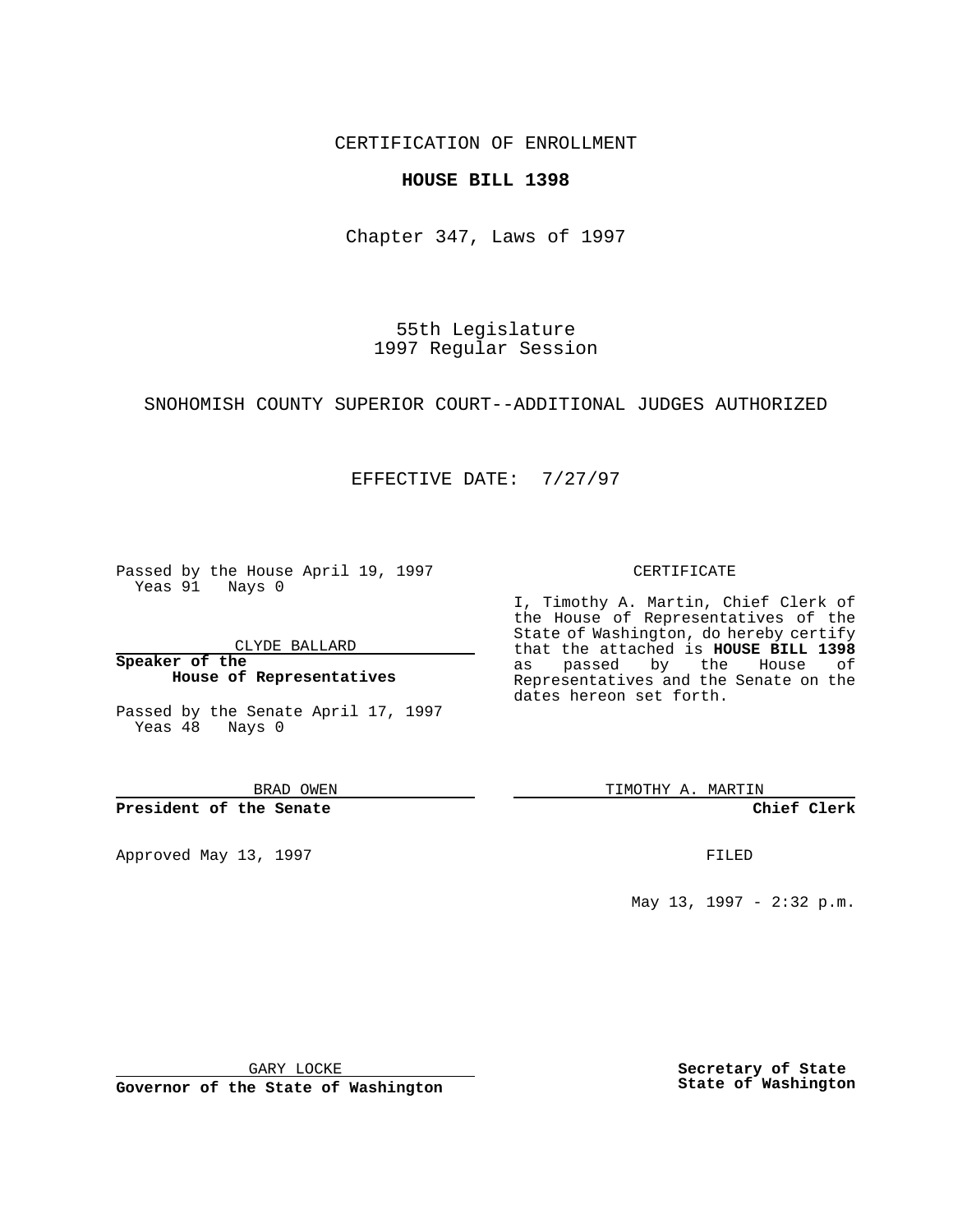## **HOUSE BILL 1398** \_\_\_\_\_\_\_\_\_\_\_\_\_\_\_\_\_\_\_\_\_\_\_\_\_\_\_\_\_\_\_\_\_\_\_\_\_\_\_\_\_\_\_\_\_\_\_

\_\_\_\_\_\_\_\_\_\_\_\_\_\_\_\_\_\_\_\_\_\_\_\_\_\_\_\_\_\_\_\_\_\_\_\_\_\_\_\_\_\_\_\_\_\_\_

Passed Legislature - 1997 Regular Session

AS AMENDED BY THE SENATE

**State of Washington 55th Legislature 1997 Regular Session**

**By** Representatives Benson, Sheahan, Sump, Wood, O'Brien and Gombosky; by request of Administrator for the Courts

Read first time 01/24/97.

1 AN ACT Relating to superior court judges; amending RCW 2.08.064 and 2 2.08.061; and creating new sections.

3 BE IT ENACTED BY THE LEGISLATURE OF THE STATE OF WASHINGTON:

4 **Sec. 1.** RCW 2.08.064 and 1993 sp.s. c 14 s 1 are each amended to 5 read as follows:

 There shall be in the counties of Benton and Franklin jointly, five judges of the superior court; in the county of Clallam, two judges of the superior court; in the county of Jefferson, one judge of the 9 superior court; in the county of Snohomish, ((thirteen)) fifteen judges of the superior court; in the counties of Asotin, Columbia and Garfield jointly, one judge of the superior court; in the county of Cowlitz, four judges of the superior court; in the counties of Klickitat and Skamania jointly, one judge of the superior court.

 NEW SECTION. **Sec. 2.** The additional judicial positions created for the county of Snohomish under section 1 of this act are effective January 1, 1998, but the actual starting dates for these positions may be established by the Snohomish county council upon request of the